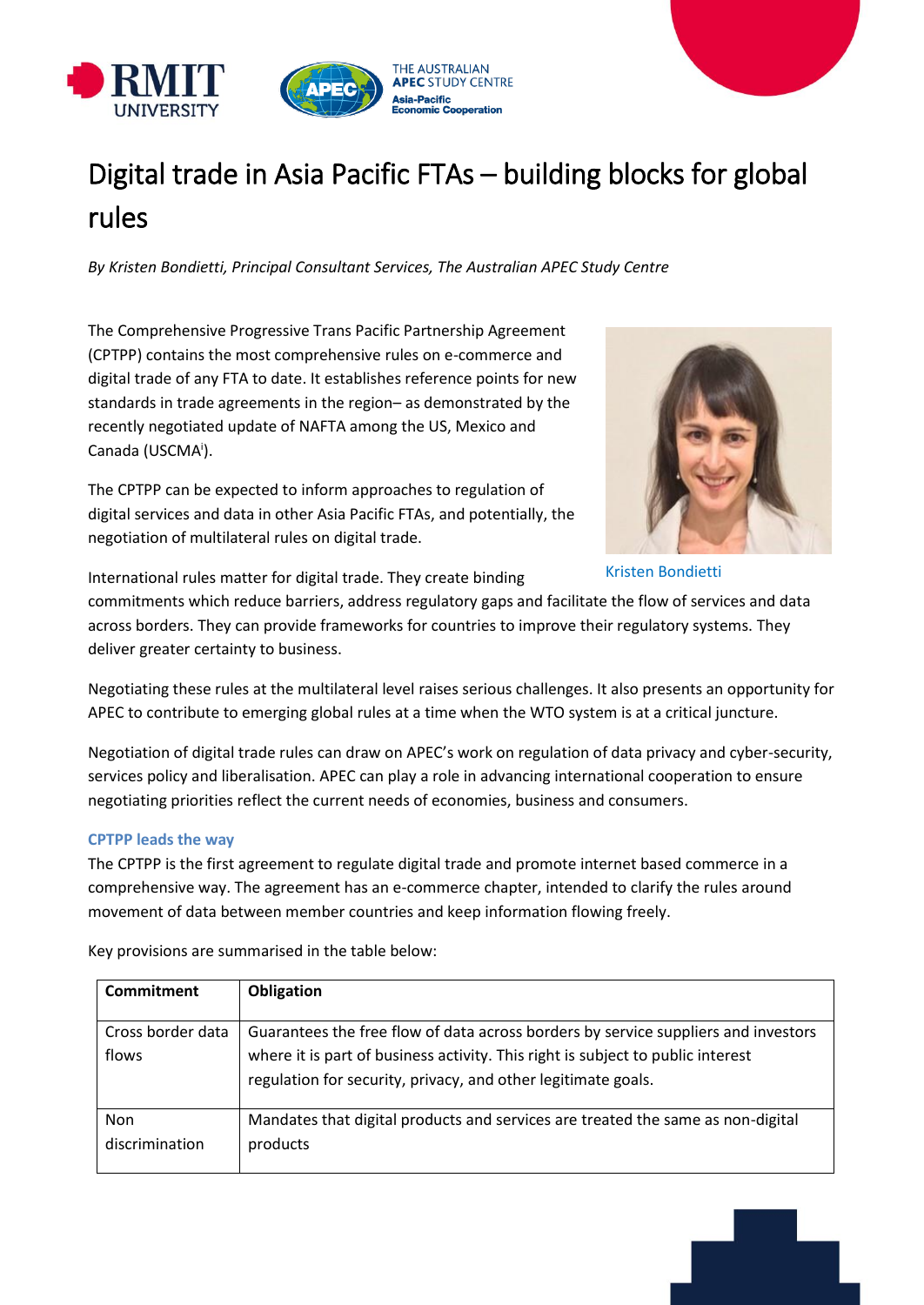





| Location of           | Bans data localisation requirements for computing facilities. TPP-11 countries       |
|-----------------------|--------------------------------------------------------------------------------------|
| computing             | cannot force businesses to build data storage centres or use local computing         |
| facilities (data      | facilities in the TPP-11 market they are seeking to access. The prohibition is not   |
| localisation)         | absolute. Governments may restrict the location or use of computing facilities in    |
|                       | order to achieve legitimate public policy objectives (such as data privacy). The ban |
|                       | on data localisation does not apply to financial institutions and cross-border       |
|                       | financial services suppliers.                                                        |
| Source code           | Prohibits mandatory transfer of or access to source code of software as a            |
|                       | condition of doing business in another party.                                        |
| <b>Customs duties</b> | Bans customs duties (but not non discriminatory local consumption or sales taxes)    |
|                       | on electronic content or transmissions including video games, music, software and    |
|                       | other digital products                                                               |
| New services          | Provides for automatic market opening of 'new services' sectors unless members       |
|                       | explicitly decide to close them. This encourages innovation and helps prevent        |
|                       | future discrimination.                                                               |
| Consumer              | Mandates frameworks for legal protection of consumer privacy and personal            |
| protection            | information                                                                          |
|                       |                                                                                      |
| Data protection       | Encourages countries to adopt mechanisms that promote compatibility and              |
|                       | interoperability between different data protection frameworks, including             |
|                       | principles and guidelines of international bodies                                    |

CPTPP also recognises the 'global nature of e-commerce' and supports cooperation' in regional and multilateral fora to promote the development of electronic commerce.'

## **A regional model?**

The recently negotiated update of the North American Free Trade Agreement (NAFTA) among the United States, Mexico and Canada (USMCA) incorporates and builds on CPTPP provisions and in some instances, goes further to promote cross-border data flows.

It has a chapter dedicated to digital trade issues which contains new commitments not present in CPTPP or prior FTAs. This includes:

- protection for internet service providers from liability for the actions of their users: $\mathbb{I}$
- provisions to promote (but not require) the publication of open government data<sup>iii</sup>;
- language aimed mitigating evolving cybersecurity threats through risk based approaches consensus-based standards and risk management best practices. It requires parties to collaborate on cybersecurity issues.

The USMCA also strengthens and expands upon some CPTPP provisions. For example, there are stronger obligations prohibiting data localization. Unlike CPTPP these obligations extend to financial services,

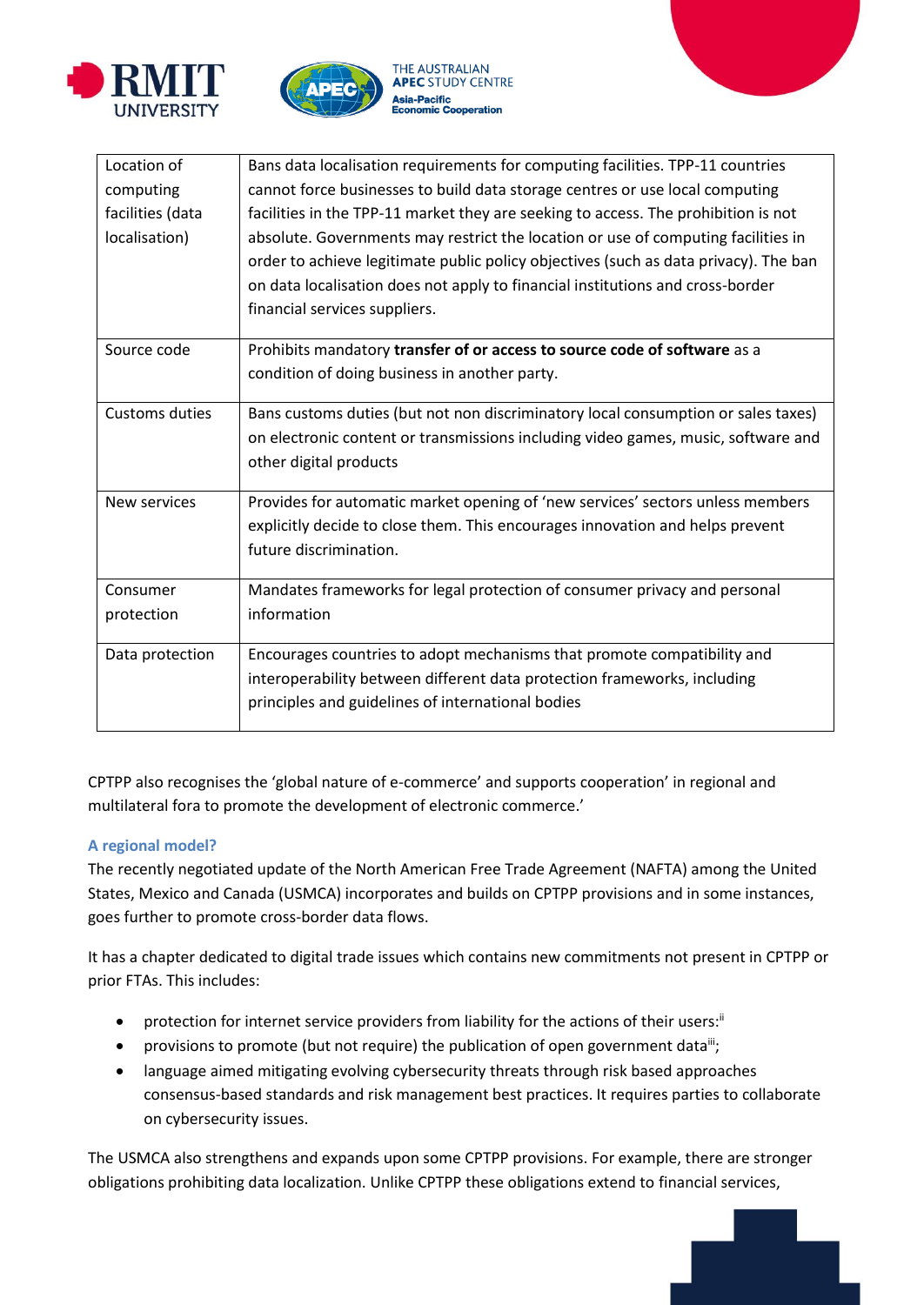



provided financial regulators have access to data needed to fulfil their regulatory mandate.<sup>iv</sup> Protection from mandatory transfers of source code is extended to algorithms expressed in source code. This allows parties to enact algorithmic transparency mandates for all firms, both foreign and domestic.

Rules governing e-commerce are also currently being negotiated in other FTAs involving Asian Pacific economies, such as the Pacific Alliance FTA (involving Chile, Peru, Mexico, Colombia plus Australia, New Zealand, Singapore and Canada), and the Regional Comprehensive Economic Partnership Agreement (RCEP – involving East Asia plus Australia, New Zealand and India).

Not all agreements are expected to deal with digital trade as comprehensively as CPTPP or the USMCA due to diverging approaches to data regulation, but will include provisions designed to ease the flow of data and services across borders.

## **Frameworks for data privacy**

An interesting inclusion in the USMCA is the endorsement of APEC approaches on data privacy. The agreement specifically refers to the APEC Cross Border Privacy Rules (CBPR) System as a 'valid mechanism to facilitate cross-border information transfers while protecting personal information' between the parties. Parties are encouraged to take into account the APEC Privacy Framework in the development of their legal framework for the protection of personal information, as well as principles and guidelines of relevant international bodies.

The CBPR is a voluntary, principles based framework for the development and implementation of data privacy policies aimed at establishing effective privacy protections and promoting electronic commerce throughout the Asia Pacific region. Participating economies include Australia, the United States (US), Mexico, Japan, Canada, Singapore, and Korea.<sup>v</sup>

USMCA also commits parties to 'maintain a dialogue on the promotion and development of mechanisms, including the APEC Cross-Border Privacy Rules, that further global inter-operability of privacy regimes; and to participate actively in regional and multilateral fora to promote the development of digital trade.'

## **Multilateral moves - Asia Pacific reference points**

CPTPP e-commerce provisions can be used to inform approaches to address ecommerce and digital trade in other regional FTAs. The agreement offers a model which can be scaled up (as in the USMCA) or scaled down as base from which to build future commitments (as in RCEP), depending on the needs of FTA parties. US business has already flagged a possible US/Japan bilateral FTA as a platform for negotiation of standard setting rules on digital trade.vi

APEC's cross-border privacy framework can serve as the blueprint for regional rules for data transfer, privacy and enforcement. There already exists between APEC CBDPR members a level of consumer, business and regulator trust in cross border flows of personal information which can be built on and bound into trade agreements.

Both Asian Pacific FTA models and APEC principles can contribute to the development of international rules on digital trade. At the very least they bring to the table a suite of issues for discussion on globally acceptable approaches to regulation of digital services and data.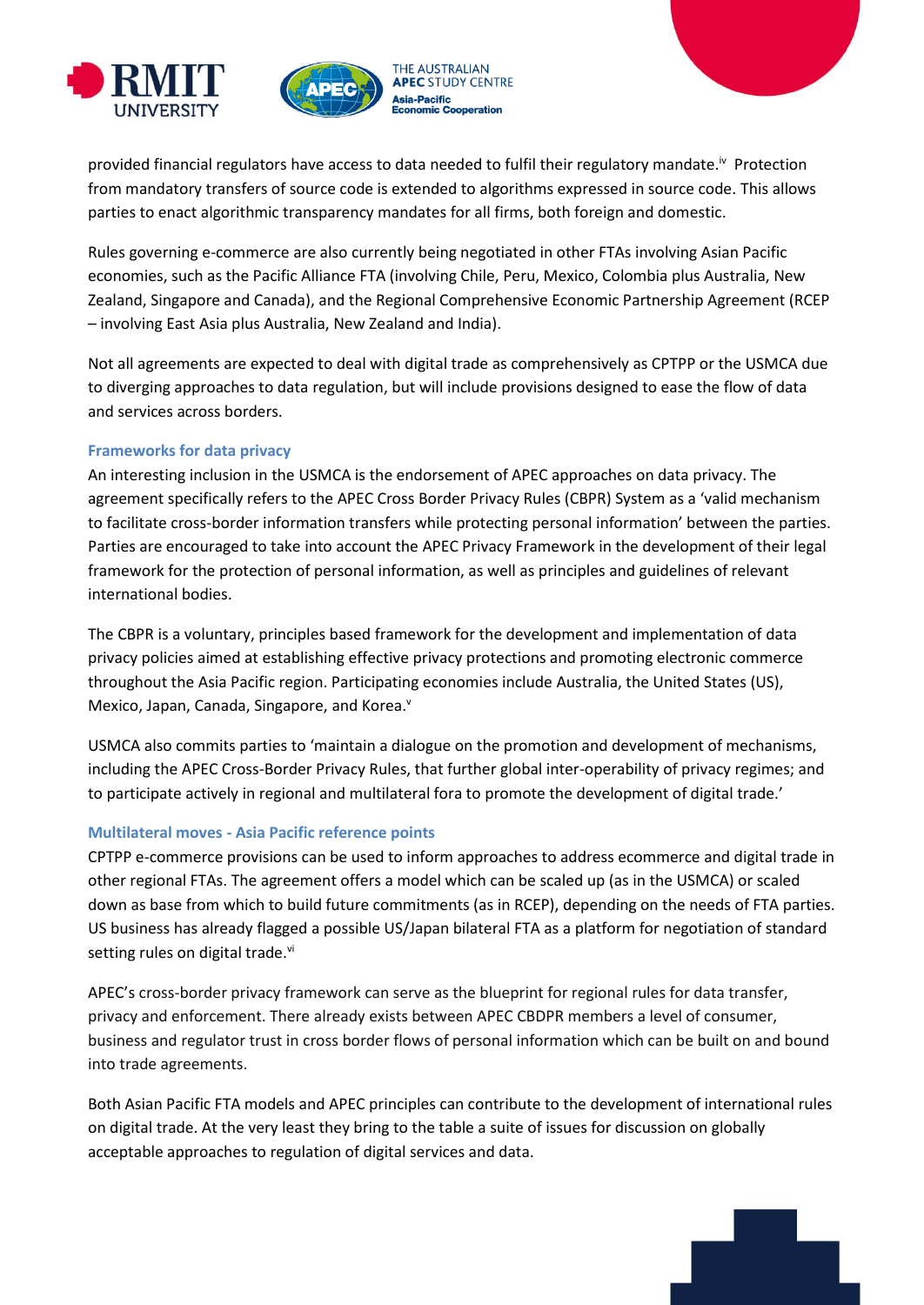



This is particularly relevant given recent moves in the WTO to negotiate a plurilateral agreement on ecommerce among willing WTO members. In October 2018 the US, Japan, and the European Union committed to the 'timely launch' of negotiations on a broad e-commerce deal aimed at inhibiting digital protectionism and enhancing 'business environments through the promotion of data security.' They aim to move from discussions to negotiations on 'possible elements to be included in a future agreement on digital trade in 2019.' It follows the launch of a 2017 initiative in the WTO (by Australia, together with Japan and Singapore) to work toward future negotiations on electronic commerce, including on data and services.

Digital trade issues are also likely to be a key topic of discussion among the G20 countries in 2018/19. The digital economy and services and regional connectivity are key themes APEC in 2019 with Chile as host.

#### **Not so fast...**

A global agreement digital trade will be a long term process. It will need to reconcile serious differences in regulatory approaches and varying levels of data regulation among participating economies (notably between the EU and US and also among APEC members).

Previous plurilateral negotiations among WTO members on trade in services (TiSA) were unable to resolve an impasse on treatment of cross border data flows between the EU and the US. Data transfer restrictions under the EU's General Data Protection Regulation is at odds with prohibitions on data transfers in the CPTPP. Many economies in Asia Pacific have laws on data localisation.

More bilateral FTAs with provisions regulating e-commerce and trade can be expected to emerge long before WTO rules are negotiated - for example in the RCEP, Pacific Alliance, and possibly key bilateral deals involving the US (Japan, UK).

Agreeing on global rules raises serious challenges. But it also presents an opportunity for APEC to contribute to emerging global rules at a time when the WTO system is at a critical juncture.

#### **Role for APEC**

How can APEC help to address these challenges and foster international rules which encourage open and competitive services and use of data?

The negotiation of provisions in trade agreements governing digital trade can draw on APEC's work on regulation of data privacy and cybersecurity, services policy and liberalisation. Data privacy rules are just one example of a regionally accepted framework which can form the basis for binding regulatory outcomes.

APEC can advocate the value of commitments in FTAs to support cooperation at the multilateral and regional level on development of principles to guide regulation of digital trade.

It can support new rules which complement current rules governing goods and services in the WTO and existing FTAs.

As pointed out by the Chair of APEC's Economic Committee, 'Regulations should be appropriate to evolving technologies and address the concerns of stakeholders without creating unnecessary burdens and obstacles for entrepreneurs." APEC is also uniquely placed in the region to encourage its members to exchange policies and best practices on how to regulate the internet and the digital economy; bring experts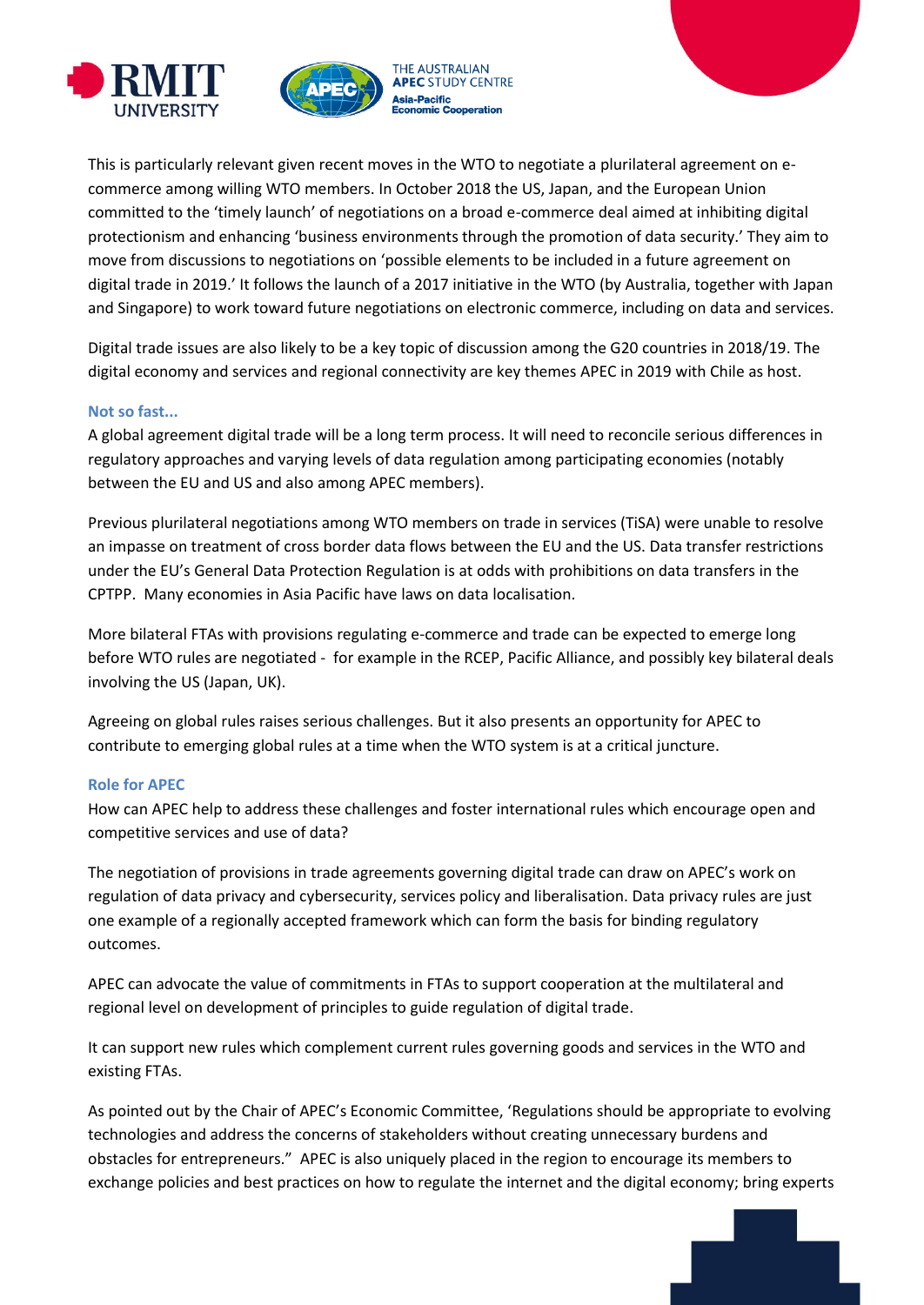



together to develop a next-generation approach to regulating the digital economy; and consult with private sectors and other agencies to ensure negotiating priorities reflect the current needs of economies, business and consumers.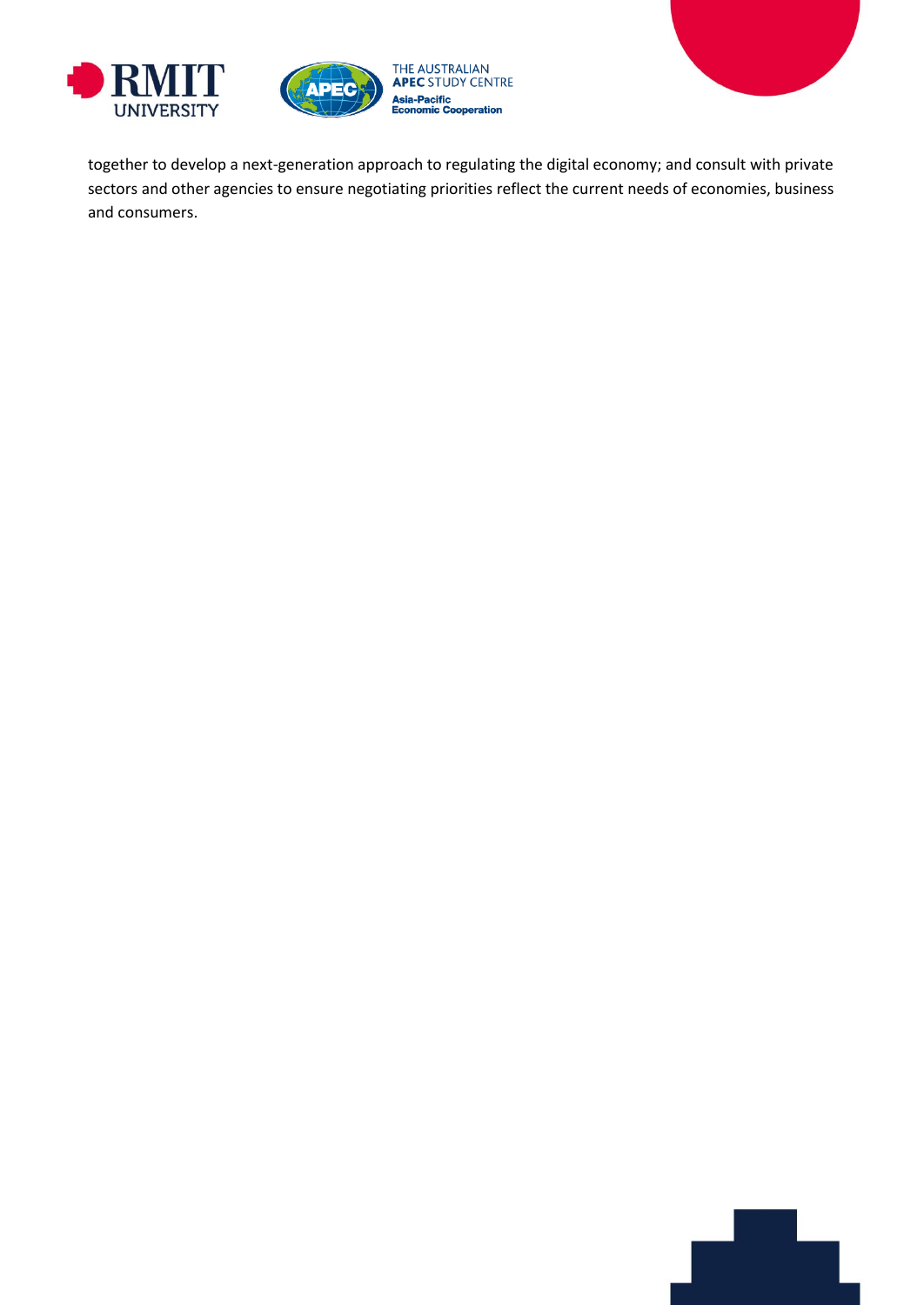





#### References

Australian Attorney General's Department, *APEC Cross Border Privacy Rules public consultation – Australia's participation*, at <https://www.ag.gov.au/consultations/pages/APEC-cross-border-privacy-rules-public-consultation.aspx>

APEC Cross Border Data Privacy System, a[t http://cbprs.org/default.aspx](http://cbprs.org/default.aspx)

Asian Trade Centre, *Digital Trade and the TPP- How Asia Pacific benefits,* 2018, at [https://static1.squarespace.com/static/5393d501e4b0643446abd228/t/57fc86501b631ba46c243265/1476167250211/digital+trade](https://static1.squarespace.com/static/5393d501e4b0643446abd228/t/57fc86501b631ba46c243265/1476167250211/digital+trade+and+the+TPP_v2_DIGITAL.pdf) [+and+the+TPP\\_v2\\_DIGITAL.pdf](https://static1.squarespace.com/static/5393d501e4b0643446abd228/t/57fc86501b631ba46c243265/1476167250211/digital+trade+and+the+TPP_v2_DIGITAL.pdf)

Deborah Elms and Minh Hue Nguyen, ADBI Working Paper Series, Trans-Pacific Partnership Rules for Digital Trade in Asia, No. 746 June 2017 , at<https://www.adb.org/sites/default/files/publication/321841/adbi-wp746.pdf>

Minh Hue Nguyen and Deborah Elms, TPP Rules for Digital Trade in Asia, November 29, 2016 ADBI Workshop on Trade, Singapore, at [https://static1.squarespace.com/static/5393d501e4b0643446abd228/t/58c6405ecd0f68690f0b1a15/1489387618023/TPP+rules+fo](https://static1.squarespace.com/static/5393d501e4b0643446abd228/t/58c6405ecd0f68690f0b1a15/1489387618023/TPP+rules+for+Digital+Trade+in+Asia.pdf) [r+Digital+Trade+in+Asia.pdf](https://static1.squarespace.com/static/5393d501e4b0643446abd228/t/58c6405ecd0f68690f0b1a15/1489387618023/TPP+rules+for+Digital+Trade+in+Asia.pdf)

Peterson Institute for International Economics, *Assessing the Trans-Pacific Partnership, Volume 2: Innovations in Trading Rules,* March 2016, PIIE Briefing 16-4, at<https://piie.com/system/files/documents/piieb16-4.pdf>

United States/Mexico/Canada Free Trade Agreement, *Chapter 19 Digital Trade*, at <https://ustr.gov/sites/default/files/files/agreements/FTA/USMCA/19%20Digital%20Trade.pdf>

Disruptive Competition Project, *Cross Border Data Continues to Flow under the USMCA*, October 5, 2018, a[t http://www.project](http://www.project-disco.org/21st-century-trade/100518-cross-border-data-under-the-usmca/#.W7qmWlIUmUk)[disco.org/21st-century-trade/100518-cross-border-data-under-the-usmca/#.W7qmWlIUmUk](http://www.project-disco.org/21st-century-trade/100518-cross-border-data-under-the-usmca/#.W7qmWlIUmUk)

Financial Post, *Data localization concerns in USMCA may be overblown*, October 4, 2018, at <https://business.financialpost.com/technology/data-localization-concerns-in-usmca-may-be-overblown>

Centre for Data Innovation, *Here's What the USMCA Does for Data Innovation*, October 5 2018, at <https://www.datainnovation.org/2018/10/heres-what-the-usmca-does-for-data-innovation/>

Washington Post, *How the USMCA falls short on digital trade, data protection and privacy*, October 3, 2018, at [https://www.washingtonpost.com/news/global-opinions/wp/2018/10/03/how-the-usmca-falls-short-on-digital-trade-data](https://www.washingtonpost.com/news/global-opinions/wp/2018/10/03/how-the-usmca-falls-short-on-digital-trade-data-protection-and-privacy/?noredirect=on&utm_term=.a50211a95928)[protection-and-privacy/?noredirect=on&utm\\_term=.a50211a95928](https://www.washingtonpost.com/news/global-opinions/wp/2018/10/03/how-the-usmca-falls-short-on-digital-trade-data-protection-and-privacy/?noredirect=on&utm_term=.a50211a95928)

WTO, *Work Programme On Electronic Commerce, Ministerial Decision Of 13 December 2017* Ministerial Conference Eleventh Session Buenos Aires, 10-13 December 2017, WT/MIN(17)/65 WT/L/1032, 18 December 2017, at [https://www.wto.org/english/thewto\\_e/minist\\_e/mc11\\_e/documents\\_e.htm](https://www.wto.org/english/thewto_e/minist_e/mc11_e/documents_e.htm)

Global Services Coalition (GSC) Delegation to the 2018 WTO Public Forum Press Release, October 2, 2018, at [https://servicescoalition.org/images/CSI\\_Public\\_Documents/2018\\_GSC\\_Statement\\_10\\_2\\_18.pdf](https://servicescoalition.org/images/CSI_Public_Documents/2018_GSC_Statement_10_2_18.pdf)

United States Trade Representative, *Joint Statement on Trilateral Meeting of the Trade Ministers of the United States, Japan, and the European Union,* September 25, 2018, at [https://ustr.gov/about-us/policy-offices/press-office/press-releases/2018/september/joint](https://ustr.gov/about-us/policy-offices/press-office/press-releases/2018/september/joint-statement-trilateral)[statement-trilateral](https://ustr.gov/about-us/policy-offices/press-office/press-releases/2018/september/joint-statement-trilateral)

*Should we regulate the digital economy?* APEC Bulletin, 19 October 2018, at [https://www.apec.org/Press/Features/2018/1019\\_digital](https://www.apec.org/Press/Features/2018/1019_digital)

Commonwealth of Australia, *Trade and the digital economy*, Report Tabled 20 September 2018, accessed at [https://www.aph.gov.au/Parliamentary\\_Business/Committees/Joint/Trade\\_and\\_Investment\\_Growth/Tradeanddigitaleconomy/Repo](https://www.aph.gov.au/Parliamentary_Business/Committees/Joint/Trade_and_Investment_Growth/Tradeanddigitaleconomy/Report) [rt](https://www.aph.gov.au/Parliamentary_Business/Committees/Joint/Trade_and_Investment_Growth/Tradeanddigitaleconomy/Report)